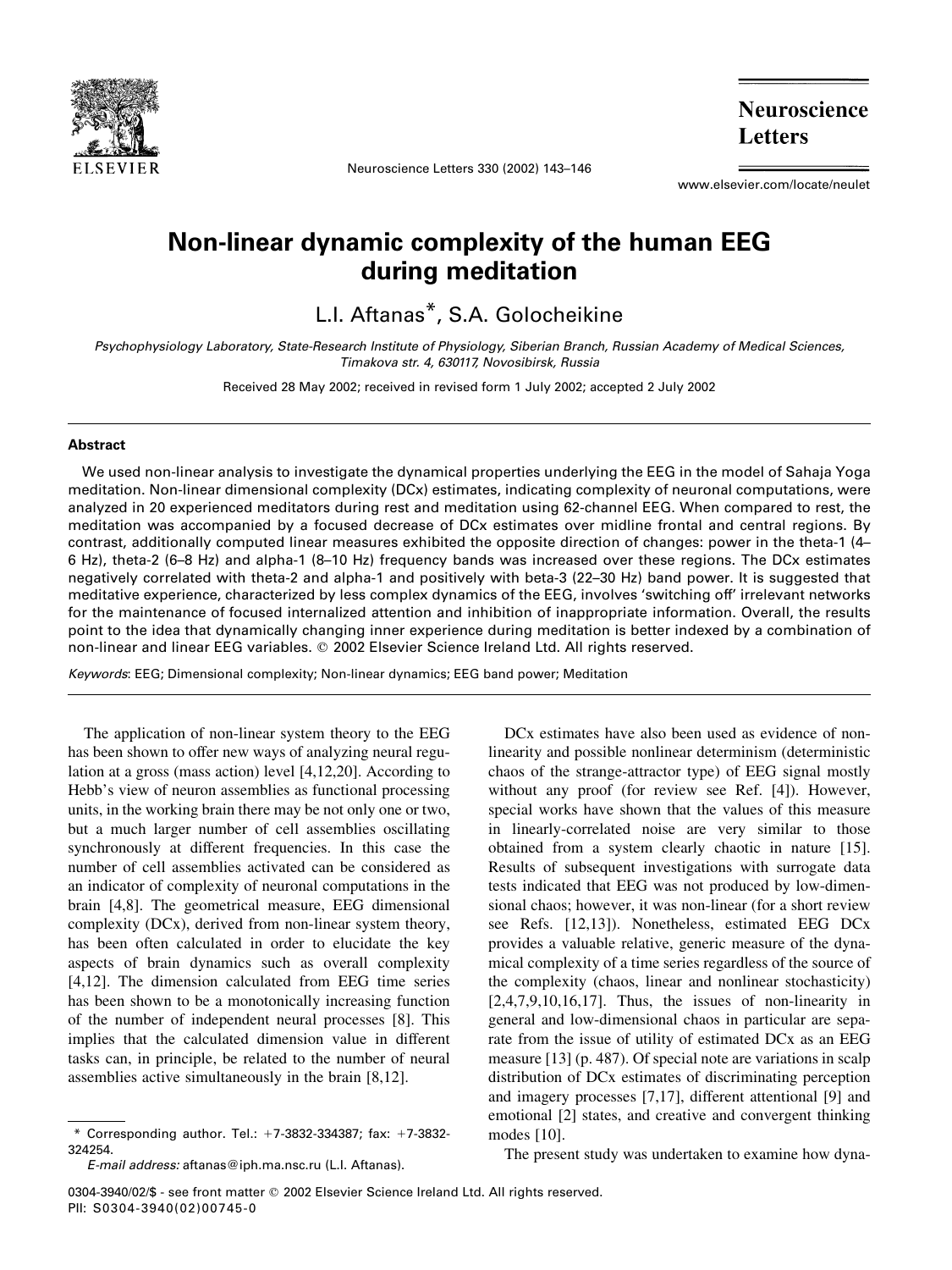mically changing inner experience during meditation is indexed by EEG DCx estimates. Findings from our earlier investigation show that meditation was accompanied by theta and alpha synchronization as well as enhanced theta long-distance connectivity [1]. Considering the existence of inverse correlational relationships between DCx estimates and EEG power mainly in lower frequency bands [19,20], the prediction was that meditation would be accompanied by less complex dynamics.

This study is essentially a reanalysis of the data from our previous EEG investigation of Sahaja Yoga meditation [1], which is a model of conscious mental process, characterized by internalized attention and emerging emotionally positive experiences. The key experience during Sahaja Yoga meditation is a state called 'thoughtless awareness' or 'mental silence' in which the meditator is alert and aware but is free of any unnecessary mental activity. The state of 'thoughtless awareness' is usually accompanied by emotionally positive experience of 'bliss'. In general, the outcome of the meditative process is associated with a sense of relaxation and positive mood and a feeling of benevolence towards oneself and others [14]. The EEG was recorded during the eyes closed rest and meditation condition. Scan 4.1.1 software, a 128-channel ESI System (ESI-128, NeuroScan Labs.) and 64-channel QuikCap with imbedded Ag/AgCl electrodes (NeuroSoft, Inc.) were used to record EEG from 62 active scalp sites referenced to the tip of the nose along with both vertical and horizontal EOGs. Three artifact free EEG segments by 8.192 s (i.e. 4096 points) were selected for each condition (for details see Ref. [1]). In contrast to previous investigations, some modifications were performed: (1) since reliable effects of meditation on the EEG activity were obtained only in experienced meditators, short-term meditators were not included in the analysis; (2) four recently recorded experienced meditators were included for analyses so the total sample of subjects reached 20 right-handed subjects (males,  $n = 9$ ; females,  $n = 11$ ) between the ages of 20 and 40 years who were regularly practicing meditation.

For the present study, the EEG segments were preliminary bandpass filtered (4–30 Hz) by means of an acausal filter and subjected to non-linear analysis. Using the licensed algorithm [18] we calculated the mean PD2i estimate, based on the averaged serial PD2i slopes found for the 9th through 12th embeddings  $(M)$  with the associated standard deviations (for details see Refs. [2,18]). For linear analyses the same EEG segments were epoched into two 4096 ms (i.e. 2048 points) epochs, fast Fourier transformed (FFT) and averaged in the frequency domain using a Parzens window. The FFTs were then grouped into the theta-1 (4– 6 Hz), theta-2 (6–8 Hz), alpha-1 (8–10 Hz), alpha-2 (10–12 Hz), beta-1 (12–18 Hz), beta-2 (18–22 Hz) and beta-3 (22– 30 Hz) frequency bands, log-transformed, and averaged across three EEG traces.

Lateral electrodes were collapsed into eight electrode clusters. This procedure resulted in four regional means for each hemisphere: anterio-frontal (AF), fronto-central (FC), centro-parietal (CP) and parieto-occipital (PO). Electrodes of the midline were also collapsed into four electrode clusters: anterio-frontal (mAF - AFz, Fz), fronto-central (mFC - FCz, Cz), centro-parietal (mCP - CPz, Pz), and parieto-occipital (mPO - POz, Oz) zones (Fig. 1). Power values and DCx estimates over individual electrodes were averaged to form regional means. DCx estimates for symmetrical cortical regions were subjected to four-way repeated measures ANOVAs, involving factors of Condition (COND: rest, meditation), Hemisphere (HEM: left, right), Caudality (CAUD: anterior, posterior) and Localization (LOC: 2). For midline regions three-way ANOVAs  $(COND (2) \times CAUD (2) \times LOC (2))$  were applied. All analyses were followed by post-hoc comparisons (Scheffe test). Degrees of freedom were Greenhouse–Geisser corrected where appropriate.

ANOVAs of DCx estimates for symmetrical regions revealed no effects of meditation. By contrast, ANOVAs for midline regions resulted in significant  $COND \times CAUD$ interactions  $(F(1, 19) = 8.60, P < 0.009)$ . Inspection of respective means of this interaction (Fig. 2) points to decreased DCx during the meditation condition over midline anterior cortical regions.

Since effects of meditation were associated with midline regions, only spectral power values from these regions were subjected to repeated measures ANOVAs. Among seven frequency bands theta-1, theta-2, alpha-1 and alpha-2 bands revealed effects associated with the meditation condition (Fig. 3). According to a significant  $COMD \times CAUD$ interaction  $(F(1, 19) = 9.44, P < 0.006)$  for the theta-1



Fig. 1. The electrocap layout and 12 electrode clusters (eight lateral: AF, FC, CP, and PO for the left and right hemispheres; four midline: mAF, mFC, mCP, and mPO).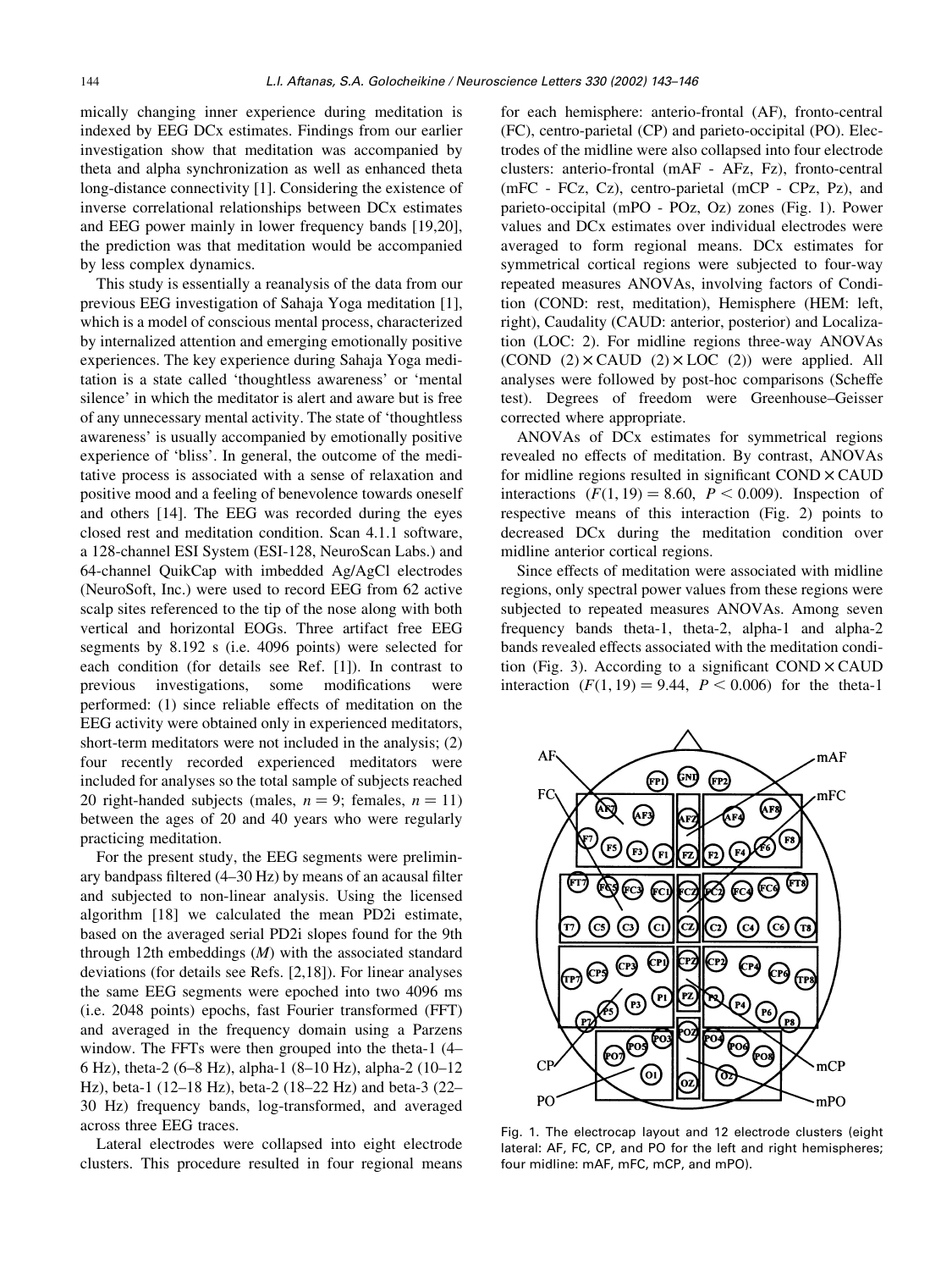

Fig. 2. (1) Maps representing the topographical distribution of the mean values of EEG DCx estimates for the eyes closed and meditation conditions. (2) Map of differences between rest and meditation conditions. (3) Mean values of EEG DCx estimates over the midline cortical regions for the eyes closed and meditation conditions.  $*P < 0.05$  (post-hoc comparisons, Scheffe test).

band, meditation was accompanied by a power increase over anterior midline regions. The significant effect of the factor of COND  $(F(1, 19) = 6.26, P < 0.022)$  for the theta-2 band points to the overall increase of power during meditation, which, however, was slightly more pronounced over anterior regions. As indexed by the interaction COND  $\times$ CAUD  $(F(1, 19) = 5.40, P < 0.031)$  for the alpha-1 band, meditative experience yielded a power increase over anterior midline regions. Finally, as evidenced by the interaction COND  $\times$  CAUD  $\times$  LOC ( $F(1, 19) = 4.55$ ,  $P < 0.046$ ), in the alpha-2 band meditation induced focused power increase over the posterio-occipital (mPO) region.

Correlational analyses of DCx estimates and spectral power values from anterior midline regions revealed significant relationships among them during the meditation condition: DCx estimates negatively correlate with theta-2 (range from  $r = -0.52$  to  $r = -0.57$ ) and alpha-1 (range from  $r =$  $-0.56$  to  $r = -0.66$ ), and positively with beta-3 (range from  $r = -0.55$  to  $r = -0.59$ ) band power.

Summarizing, the effects of meditation were differentially reflected by local EEG DCx, theta and lower alpha band power changes.

As mentioned above, in this paper changes in DCx are considered as changes in the complexity of neuronal computations. During the meditation condition significant changes of dynamical complexity were manifested as a focused decrease of EEG DCx estimates over midline anterio-frontal and centro-frontal regions. There are several findings indicating that DCx of the EEG from frontocortical regions is negatively correlated with attentional control (effort) over cognitive processing. Increased attentional control [9] was accompanied by decreased DCx, whereas different normal and pathological brain states of loosened attention such as imagery [7,17], divergent thinking mode [10] or schizophrenia [16] were associated with increased DCx over frontocortical regions. The finding of lower DCx over midline frontal areas during meditation suggests that controlled allocation of attentional resources was required for the maintenance of the target meditative state and the inhibition of inappropriate stimuli. The reduction of the dimensionality might be an expression of strongly coupled oscillators or the inactivation of previously active networks [8]. It is quite possible that this effect is influenced by activities of the cingulum, which is involved in the meditation process [11]. One may assume that meditative experience accompanied by decreased DCx involves 'switching off' irrelevant networks for the maintenance of focused internalized attention and inhibition of inappropriate information. To some extent, the obtained findings fit the preliminary statement by Elbert et al. [4], according to which "…the task performance increases dynamical complexity over those brain areas with little involvement in the task, but reduces the DCx in those areas in which networks became actively engaged" (p. 35).

As for the linear measures, the revealed theta-2 power increase over anterior midline electrodes may reflect recruitment of theta oscillating networks in focused attention mechanisms [1,3,5,6] associated with meditative process. A possible interpretation of lower alpha power changes



Fig. 3. Mean values of theta-1, theta-2, alpha-1, and alpha-2 EEG band power over the midline cortical regions for the eyes closed rest and meditation conditions.  $*P < 0.05$ ;  $**P < 0.01$  (post-hoc comparisons, Scheffe test).